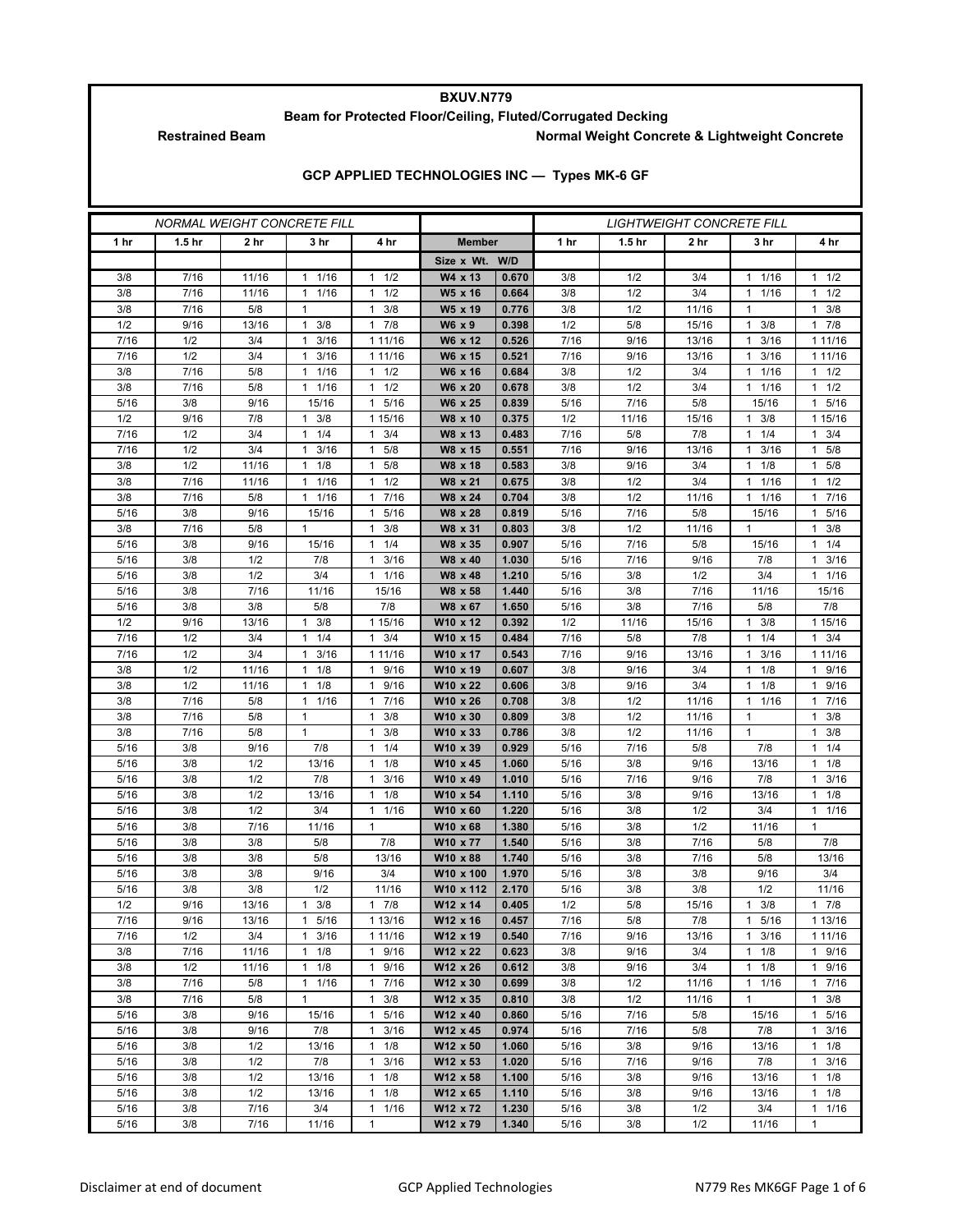| <b>NORMAL WEIGHT CONCRETE FILL</b> |                   |              |                     | <i>LIGHTWEIGHT CONCRETE FILL</i> |                        |                |              |                   |             |                      |                       |
|------------------------------------|-------------------|--------------|---------------------|----------------------------------|------------------------|----------------|--------------|-------------------|-------------|----------------------|-----------------------|
| 1 <sub>hr</sub>                    | 1.5 <sub>hr</sub> | 2 hr         | 3 hr                | 4 hr                             | <b>Member</b>          |                | 1 hr         | 1.5 <sub>hr</sub> | 2 hr        | 3 hr                 | 4 hr                  |
|                                    |                   |              |                     |                                  | Size x Wt. W/D         |                |              |                   |             |                      |                       |
| 5/16                               | 3/8               | 7/16         | 11/16               | 15/16                            | W12 x 87               | 1.470          | 5/16         | 3/8               | 7/16        | 11/16                | 15/16                 |
| 5/16                               | 3/8               | 3/8          | 5/8                 | 7/8                              | W12 x 96               | 1.610          | 5/16         | 3/8               | 7/16        | 5/8                  | 7/8                   |
| 5/16                               | 3/8               | 3/8          | 9/16                | 13/16                            | W12 x 106              | 1.770          | 5/16         | 3/8               | 3/8         | 9/16                 | 13/16                 |
| 5/16                               | 3/8               | 3/8          | 9/16                | 3/4                              | W12 x 120              | 1.990          | 5/16         | 3/8               | 3/8         | 9/16                 | 3/4                   |
| 5/16                               | 3/8               | 3/8          | 1/2                 | 11/16                            | W12 x 136              | 2.230          | 5/16         | 3/8               | 3/8         | 1/2                  | 11/16                 |
| 5/16                               | 3/8               | 3/8          | 7/16                | 5/8                              | W12 x 152              | 2.450          | 5/16         | 3/8               | 3/8         | 7/16                 | 5/8                   |
| 5/16                               | 3/8               | 3/8          | 7/16                | 9/16                             | W12 x 170              | 2.720          | 5/16         | 3/8               | 3/8         | 7/16                 | 9/16                  |
| 5/16                               | 3/8<br>3/8        | 3/8          | 3/8                 | 9/16                             | W12 x 190<br>W12 x 210 | 3.000<br>3.270 | 5/16         | 3/8               | 3/8         | 3/8<br>3/8           | 9/16                  |
| 5/16<br>5/16                       | 3/8               | 3/8<br>3/8   | 3/8<br>3/8          | 1/2<br>1/2                       | W12 x 230              | 3.550          | 5/16<br>5/16 | 3/8<br>3/8        | 3/8<br>3/8  | 3/8                  | 1/2<br>1/2            |
| 5/16                               | 3/8               | 3/8          | 3/8                 | 7/16                             | W12 x 252              | 3.840          | 5/16         | 3/8               | 3/8         | 3/8                  | 7/16                  |
| 5/16                               | 3/8               | 3/8          | 3/8                 | 7/16                             | W12 x 279              | 4.190          | 5/16         | 3/8               | 3/8         | 3/8                  | 7/16                  |
| 5/16                               | 3/8               | 3/8          | 3/8                 | 3/8                              | W12 x 305              | 4.490          | 5/16         | 3/8               | 3/8         | 3/8                  | 3/8                   |
| 5/16                               | 3/8               | 3/8          | 3/8                 | 3/8                              | W12 x 336              | 4.850          | 5/16         | 3/8               | 3/8         | 3/8                  | 3/8                   |
| 7/16                               | 1/2               | 3/4          | 3/16<br>1           | 1 11/16                          | W14 x 22               | 0.534          | 7/16         | 9/16              | 13/16       | 3/16<br>1            | 1 1 1 / 16            |
| 3/8                                | 7/16              | 11/16        | 1/8<br>$\mathbf{1}$ | 9/16<br>$\mathbf{1}$             | W14 x 26               | 0.628          | 3/8          | 9/16              | 3/4         | 1/8<br>1             | 1 9/16                |
| 3/8                                | 7/16              | 11/16        | 1/8<br>$\mathbf{1}$ | 1/2<br>$\mathbf{1}$              | W14 x 30               | 0.644          | 3/8          | 1/2               | 3/4         | 1/8<br>1             | $1 \t1/2$             |
| 3/8                                | 7/16              | 5/8          | 11/16               | 7/16<br>$\mathbf{1}$             | W14 x 34               | 0.725          | 3/8          | 1/2               | 11/16       | $1 \t1/16$           | 17/16                 |
| 3/8                                | 7/16              | 5/8          | $\mathbf{1}$        | 3/8<br>1                         | W14 x 38               | 0.809          | 3/8          | 1/2               | 11/16       | 1                    | $1 \t3/8$             |
| 5/16                               | 3/8               | 9/16         | 15/16               | 5/16<br>$\mathbf{1}$             | W14 x 43               | 0.874          | 5/16         | 7/16              | 5/8         | 15/16                | 5/16<br>$\mathbf{1}$  |
| 5/16                               | 3/8               | 9/16         | 7/8                 | 3/16<br>$\mathbf{1}$             | W14 x 48               | 0.970          | 5/16         | 7/16              | 5/8         | 7/8                  | $1 \t3/16$            |
| 5/16                               | 3/8               | 1/2          | 13/16               | 1/8<br>1                         | W14 x 53               | 1.060          | 5/16         | 3/8               | 9/16        | 13/16                | $1 \t1/8$             |
| 5/16                               | 3/8               | 1/2          | 13/16               | 1/8<br>1                         | W14 x 61               | 1.100          | 5/16         | 3/8               | 9/16        | 13/16                | $1 \t1/8$             |
| 5/16                               | 3/8               | 1/2          | 3/4                 | 1/16<br>$\mathbf{1}$             | W14 x 68               | 1.220          | 5/16         | 3/8               | 1/2         | 3/4                  | 11/16                 |
| 5/16                               | 3/8               | 7/16         | 3/4                 | 1                                | W14 x 74               | 1.320          | 5/16         | 3/8               | 1/2         | 3/4                  | 1                     |
| 5/16<br>5/16                       | 3/8<br>3/8        | 7/16<br>7/16 | 11/16<br>3/4        | 15/16<br>$\mathbf{1}$            | W14 x 82<br>W14 x 90   | 1.450<br>1.310 | 5/16<br>5/16 | 3/8<br>3/8        | 7/16<br>1/2 | 11/16<br>3/4         | 15/16<br>$\mathbf{1}$ |
| 5/16                               | 3/8               | 7/16         | 11/16               | 15/16                            | W14 x 99               | 1.430          | 5/16         | 3/8               | 7/16        | 11/16                | 15/16                 |
| 5/16                               | 3/8               | 3/8          | 5/8                 | 7/8                              | W14 x 109              | 1.570          | 5/16         | 3/8               | 7/16        | 5/8                  | 7/8                   |
| 5/16                               | 3/8               | 3/8          | 5/8                 | 13/16                            | W14 x 120              | 1.710          | 5/16         | 3/8               | 7/16        | 5/8                  | 13/16                 |
| 5/16                               | 3/8               | 3/8          | 9/16                | 3/4                              | W14 x 132              | 1.890          | 5/16         | 3/8               | 3/8         | 9/16                 | 3/4                   |
| 5/16                               | 3/8               | 3/8          | 9/16                | 3/4                              | W14 x 145              | 1.990          | 5/16         | 3/8               | 3/8         | 9/16                 | 3/4                   |
| 5/16                               | 3/8               | 3/8          | 1/2                 | 11/16                            | W14 x 159              | 2.160          | 5/16         | 3/8               | 3/8         | 1/2                  | 11/16                 |
| 5/16                               | 3/8               | 3/8          | 1/2                 | 5/8                              | W14 x 176              | 2.380          | 5/16         | 3/8               | 3/8         | 1/2                  | 5/8                   |
| 5/16                               | 3/8               | 3/8          | 7/16                | 5/8                              | W14 x 193              | 2.600          | 5/16         | 3/8               | 3/8         | 7/16                 | 5/8                   |
| 5/16                               | 3/8               | 3/8          | 7/16                | 9/16                             | W14 x 211              | 2.810          | 5/16         | 3/8               | 3/8         | 7/16                 | 9/16                  |
| 5/16                               | 3/8               | 3/8          | 3/8                 | 9/16                             | W14 x 233              | 3.080          | 5/16         | 3/8               | 3/8         | 3/8                  | 9/16                  |
| 5/16                               | 3/8               | 3/8          | 3/8                 | 1/2                              | W14 x 257              | 3.360          | 5/16         | 3/8               | 3/8         | 3/8                  | 1/2                   |
| 5/16                               | 3/8               | 3/8          | 3/8                 | 7/16                             | W14 x 283              | 3.660          | 5/16         | 3/8               | 3/8         | 3/8                  | 7/16                  |
| 5/16                               | 3/8               | 3/8          | 3/8                 | 7/16                             | W14 x 311              | 3.980          | 5/16         | 3/8               | 3/8         | 3/8                  | 7/16                  |
| 5/16                               | 3/8               | 3/8          | 3/8                 | 7/16                             | W14 x 342              | 4.320          | 5/16         | 3/8               | 3/8         | 3/8                  | 7/16                  |
| 5/16                               | 3/8               | 3/8          | 3/8                 | 3/8                              | W14 x 370              | 4.630          | 5/16         | 3/8               | 3/8         | 3/8                  | 3/8                   |
| 5/16<br>5/16                       | 3/8<br>3/8        | 3/8<br>3/8   | 3/8<br>3/8          | 3/8<br>3/8                       | W14 x 398<br>W14 x 426 | 4.930<br>5.210 | 5/16<br>5/16 | 3/8<br>3/8        | 3/8<br>3/8  | 3/8<br>3/8           | 3/8<br>3/8            |
| 5/16                               | 3/8               | 3/8          | 3/8                 | 3/8                              | W14 x 455              | 5.530          | 5/16         | 3/8               | 3/8         | 3/8                  | 3/8                   |
| 5/16                               | 3/8               | 3/8          | 3/8                 | 3/8                              | W14 x 500              | 5.950          | 5/16         | 3/8               | 3/8         | 3/8                  | 3/8                   |
| 5/16                               | 3/8               | 3/8          | 3/8                 | 3/8                              | W14 x 550              | 6.430          | 5/16         | 3/8               | 3/8         | 3/8                  | 3/8                   |
| 5/16                               | 3/8               | 3/8          | 3/8                 | 3/8                              | W14 x 605              | 6.960          | 5/16         | 3/8               | 3/8         | 3/8                  | 3/8                   |
| 5/16                               | 3/8               | 3/8          | 3/8                 | 3/8                              | W14 x 665              | 7.490          | 5/16         | 3/8               | 3/8         | 3/8                  | 3/8                   |
| 5/16                               | 3/8               | 3/8          | 3/8                 | 3/8                              | W14 x 730              | 8.080          | 5/16         | 3/8               | 3/8         | 3/8                  | 3/8                   |
| 7/16                               | 1/2               | 3/4          | 3/16<br>1           | 5/8<br>1                         | W16 x 26               | 0.558          | 7/16         | 9/16              | 13/16       | 3/16                 | $1 \t5/8$             |
| 3/8                                | 7/16              | 11/16        | 11/16               | $\mathbf{1}$<br>1/2              | W16 x 31               | 0.661          | 3/8          | 1/2               | 3/4         | 1/16<br>$\mathbf{1}$ | $1 \t1/2$             |
| 3/8                                | 7/16              | 5/8          | 11/16               | 7/16<br>$\mathbf{1}$             | W16 x 36               | 0.702          | 3/8          | 1/2               | 11/16       | $1 \t1/16$           | 17/16                 |
| 3/8                                | 7/16              | 5/8          | $\mathbf{1}$        | 3/8<br>$\mathbf{1}$              | W16 x 40               | 0.780          | 3/8          | 1/2               | 11/16       | 1                    | $1 \t3/8$             |
| 5/16                               | 3/8               | 9/16         | 15/16               | 5/16<br>$\mathbf{1}$             | W16 x 45               | 0.870          | 5/16         | 7/16              | 5/8         | 15/16                | 5/16<br>$\mathbf{1}$  |
| 5/16                               | 3/8               | 9/16         | 7/8                 | 1/4<br>$\mathbf{1}$              | W16 x 50               | 0.962          | 5/16         | 7/16              | 5/8         | 7/8                  | 11/4                  |
| 5/16                               | 3/8               | 1/2          | 13/16               | 1/8<br>$\mathbf{1}$              | W16 x 57               | 1.090          | 5/16         | 3/8               | 9/16        | 13/16                | $1 \t1/8$             |
| 5/16                               | 3/8               | 1/2          | 13/16               | 1/8<br>$\mathbf{1}$              | W16 x 67               | 1.090          | 5/16         | 3/8               | 9/16        | 13/16                | $1 \t1/8$             |
| 5/16<br>5/16                       | 3/8<br>3/8        | 7/16<br>7/16 | 3/4                 | $1 \t1/16$<br>15/16              | W16 x 77               | 1.250<br>1.430 | 5/16         | 3/8               | 1/2<br>7/16 | 3/4<br>11/16         | 11/16<br>15/16        |
| 5/16                               | 3/8               | 3/8          | 11/16<br>5/8        | 7/8                              | W16 x 89<br>W16 x 100  | 1.590          | 5/16<br>5/16 | 3/8<br>3/8        | 7/16        | 5/8                  | 7/8                   |
| 3/8                                | 7/16              | 11/16        | 1/16<br>1           | 1/2<br>$\mathbf{1}$              | W18 x 35               | 0.672          | 3/8          | 1/2               | 3/4         | $1 \t1/16$           | $1 \t1/2$             |
| 3/8                                | 7/16              | 5/8          | $\mathbf{1}$        | 3/8<br>1                         | W18 x 40               | 0.768          | 3/8          | 1/2               | 11/16       | $\mathbf{1}$         | $1 \t3/8$             |
| 5/16                               | 3/8               | 9/16         | 15/16               | $5/16$<br>$\mathbf{1}$           | W18 x 46               | 0.876          | 5/16         | 7/16              | 5/8         | 15/16                | 5/16<br>$\mathbf{1}$  |
|                                    |                   |              |                     |                                  |                        |                |              |                   |             |                      |                       |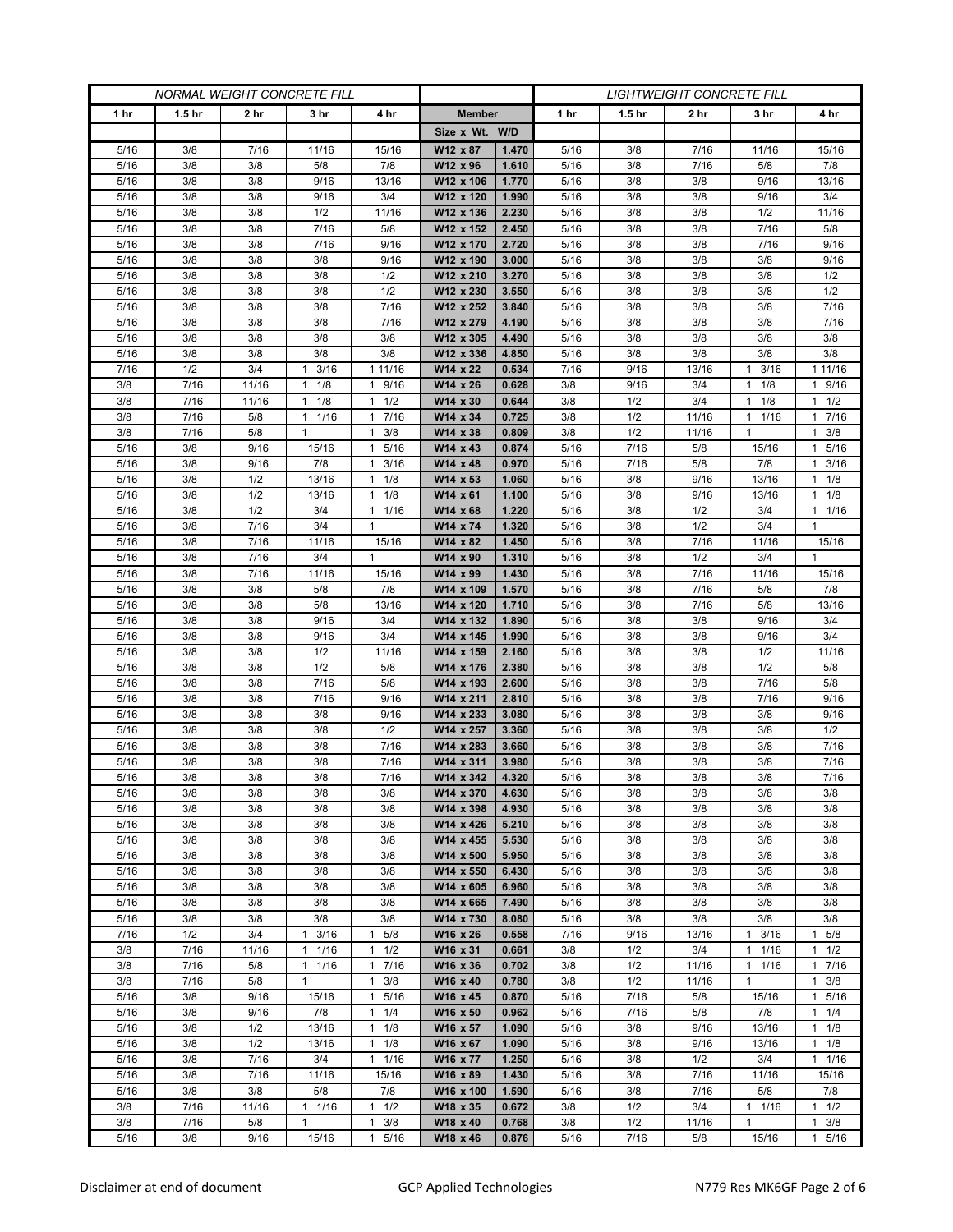| <b>NORMAL WEIGHT CONCRETE FILL</b> |                   |             | <b>LIGHTWEIGHT CONCRETE FILL</b> |                      |                        |                |                 |                   |              |              |                      |
|------------------------------------|-------------------|-------------|----------------------------------|----------------------|------------------------|----------------|-----------------|-------------------|--------------|--------------|----------------------|
| 1 <sub>hr</sub>                    | 1.5 <sub>hr</sub> | 2 hr        | 3 hr                             | 4 hr                 | <b>Member</b>          |                | 1 <sub>hr</sub> | 1.5 <sub>hr</sub> | 2 hr         | 3 hr         | 4 hr                 |
|                                    |                   |             |                                  |                      | Size x Wt. W/D         |                |                 |                   |              |              |                      |
| 5/16                               | 3/8               | 9/16        | 15/16                            | 5/16<br>1            | W18 x 50               | 0.880          | 5/16            | 7/16              | 5/8          | 15/16        | 1 5/16               |
| 5/16                               | 3/8               | 9/16        | 7/8                              | 1/4<br>1             | W18 x 55               | 0.963          | 5/16            | 7/16              | 5/8          | 7/8          | $1 \t1/4$            |
| 5/16                               | 3/8               | 1/2         | 13/16                            | 3/16<br>$\mathbf{1}$ | W18 x 60               | 1.040          | 5/16            | 7/16              | 9/16         | 13/16        | 3/16<br>$\mathbf{1}$ |
| 5/16                               | 3/8               | 1/2         | 13/16                            | 1/8<br>1             | W18 x 65               | 1.130          | 5/16            | 3/8               | 9/16         | 13/16        | $1 \t1/8$            |
| 5/16                               | 3/8               | 1/2         | 3/4                              | 1/16<br>$\mathbf{1}$ | W18 x 71               | 1.220          | 5/16            | 3/8               | 1/2          | 3/4          | $1 \t1/16$           |
| 5/16                               | 3/8               | 1/2         | 13/16                            | 1/8<br>$\mathbf{1}$  | W18 x 76               | 1.130          | 5/16            | 3/8               | 9/16         | 13/16        | $1 \t1/8$            |
| 5/16                               | 3/8               | 7/16        | 3/4                              | 1                    | W18 x 86               | 1.270          | 5/16            | 3/8               | 1/2          | 3/4          | 1                    |
| 5/16                               | 3/8               | 7/16        | 11/16                            | 15/16                | W18 x 97               | 1.420          | 5/16            | 3/8               | 1/2          | 11/16        | 15/16                |
| 5/16                               | 3/8               | 3/8         | 5/8                              | 7/8                  | W18 x 106              | 1.550          | 5/16            | 3/8               | 7/16         | 5/8          | 7/8                  |
| 5/16                               | 3/8               | 3/8         | 5/8                              | 13/16                | W18 x 119              | 1.720          | 5/16            | 3/8               | 7/16         | 5/8          | 13/16                |
| 3/8                                | 7/16              | 5/8         | $\mathbf{1}$                     | 7/16<br>1            | W21 x 44               | 0.746          | 3/8             | 1/2               | 11/16        | $\mathbf{1}$ | 1 7/16               |
| 5/16                               | 3/8               | 9/16        | 15/16                            | 5/16<br>1            | W21 x 50               | 0.838          | 5/16            | 7/16              | 5/8          | 15/16        | 1 5/16               |
| 5/16                               | 3/8               | 9/16        | 7/8                              | 1/4<br>1             | W21 x 57               | 0.952          | 5/16            | 7/16              | 5/8          | 7/8          | $1 \t1/4$            |
| 5/16                               | 3/8               | 9/16        | 7/8                              | 1/4<br>$\mathbf{1}$  | W21 x 62               | 0.952          | 5/16            | 7/16              | 5/8          | 7/8          | 11/4                 |
| 5/16                               | 3/8               | 1/2         | 13/16                            | 3/16<br>1            | W21 x 68               | 1.040          | 5/16            | 7/16              | 9/16         | 13/16        | $1 \t3/16$           |
| 5/16                               | 3/8               | 1/2         | 13/16                            | 1/8<br>1             | W21 x 73               | 1.110          | 5/16            | 3/8               | 9/16         | 13/16        | $1 \t1/8$            |
| 5/16                               | 3/8               | 7/16        | 3/4                              | 1/16<br>$\mathbf{1}$ | W21 x 83               | 1.260          | 5/16            | 3/8               | 1/2          | 3/4          | 11/16                |
| 5/16                               | 3/8               | 7/16        | 11/16                            | 15/16                | W21 x 93               | 1.400          | 5/16            | 3/8               | 1/2          | 11/16        | 15/16                |
| 5/16                               | 3/8               | 7/16        | 3/4                              | 1                    | W21 x 101              | 1.300          | 5/16            | 3/8               | 1/2          | 3/4          | 1                    |
| 5/16<br>5/16                       | 3/8<br>3/8        | 7/16<br>3/8 | 11/16<br>5/8                     | 15/16<br>7/8         | W21 x 111<br>W21 x 122 | 1.430<br>1.570 | 5/16<br>5/16    | 3/8<br>3/8        | 7/16<br>7/16 | 11/16<br>5/8 | 15/16<br>7/8         |
|                                    | 3/8               |             |                                  |                      |                        | 1.680          |                 |                   | 7/16         | 5/8          | 7/8                  |
| 5/16<br>5/16                       | 3/8               | 3/8<br>3/8  | 5/8<br>9/16                      | 7/8<br>13/16         | W21 x 132              | 1.870          | 5/16<br>5/16    | 3/8<br>3/8        | 3/8          | 9/16         | 13/16                |
| 5/16                               | 3/8               | 9/16        | 15/16                            | 5/16<br>$\mathbf{1}$ | W21 x 147<br>W24 x 55  | 0.828          | 5/16            | 7/16              | 5/8          | 15/16        | 1 5/16               |
| 5/16                               | 3/8               | 9/16        | 7/8                              | 1/4<br>$\mathbf{1}$  | W24 x 62               | 0.934          | 5/16            | 7/16              | 5/8          | 7/8          | 11/4                 |
| 5/16                               | 3/8               | 9/16        | 7/8                              | 1/4<br>$\mathbf{1}$  | W24 x 68               | 0.942          | 5/16            | 7/16              | 5/8          | 7/8          | $1 \t1/4$            |
| 5/16                               | 3/8               | 1/2         | 13/16                            | 3/16<br>$\mathbf{1}$ | W24 x 76               | 1.050          | 5/16            | 7/16              | 9/16         | 13/16        | $1 \t3/16$           |
| 5/16                               | 3/8               | 1/2         | 13/16                            | $\mathbf{1}$<br>1/8  | W24 x 84               | 1.150          | 5/16            | 3/8               | 9/16         | 13/16        | $1 \t1/8$            |
| 5/16                               | 3/8               | 7/16        | 3/4                              | $\mathbf{1}$         | W24 x 94               | 1.280          | 5/16            | 3/8               | 1/2          | 3/4          | $\mathbf{1}$         |
| 5/16                               | 3/8               | 7/16        | 3/4                              | 1/16<br>$\mathbf{1}$ | W24 x 104              | 1.240          | 5/16            | 3/8               | 1/2          | 3/4          | $1 \t1/16$           |
| 5/16                               | 3/8               | 7/16        | 11/16                            | $\mathbf{1}$         | W24 x 117              | 1.380          | 5/16            | 3/8               | 1/2          | 11/16        | $\mathbf{1}$         |
| 5/16                               | 3/8               | 3/8         | 5/8                              | 7/8                  | W24 x 131              | 1.540          | 5/16            | 3/8               | 7/16         | 5/8          | 7/8                  |
| 5/16                               | 3/8               | 3/8         | 5/8                              | 13/16                | W24 x 146              | 1.700          | 5/16            | 3/8               | 7/16         | 5/8          | 13/16                |
| 5/16                               | 3/8               | 3/8         | 9/16                             | 13/16                | W24 x 162              | 1.880          | 5/16            | 3/8               | 3/8          | 9/16         | 13/16                |
| 5/16                               | 3/8               | 1/2         | 7/8                              | 3/16<br>1            | W27 x 84               | 1.030          | 5/16            | 7/16              | 9/16         | 7/8          | $1 \t3/16$           |
| 5/16                               | 3/8               | 1/2         | 13/16                            | 1/8<br>$\mathbf{1}$  | W27 x 94               | 1.150          | 5/16            | 3/8               | 9/16         | 13/16        | $1 \t1/8$            |
| 5/16                               | 3/8               | 7/16        | 3/4                              | $1 \t1/16$           | W27 x 102              | 1.240          | 5/16            | 3/8               | 1/2          | 3/4          | $1 \t1/16$           |
| 5/16                               | 3/8               | 7/16        | 11/16                            | 15/16                | W27 x 114              | 1.390          | 5/16            | 3/8               | 1/2          | 11/16        | 15/16                |
| 5/16                               | 3/8               | 3/8         | 5/8                              | 7/8                  | W27 x 129              | 1.560          | 5/16            | 3/8               | 7/16         | 5/8          | 7/8                  |
| 5/16                               | 3/8               | 3/8         | 5/8                              | 7/8                  | W27 x 146              | 1.550          | 5/16            | 3/8               | 7/16         | 5/8          | 7/8                  |
| 5/16                               | 3/8               | 3/8         | 5/8                              | 13/16                | W27 x 161              | 1.700          | 5/16            | 3/8               | 7/16         | 5/8          | 13/16                |
| 5/16                               | 3/8               | 3/8         | 9/16                             | 13/16                | W27 x 178              | 1.870          | 5/16            | 3/8               | 3/8          | 9/16         | 13/16                |
| 5/16                               | 3/8               | 1/2         | 7/8                              | $1 \t3/16$           | W30 x 90               | 1.020          | 5/16            | 7/16              | 9/16         | 7/8          | $1 \t3/16$           |
| 5/16                               | 3/8               | 1/2         | 13/16                            | 1/8<br>$\mathbf{1}$  | W30 x 99               | 1.120          | 5/16            | 3/8               | 9/16         | 13/16        | $1 \t1/8$            |
| 5/16                               | 3/8               | 1/2         | 3/4                              | 1/16<br>$\mathbf{1}$ | W30 x 108              | 1.210          | 5/16            | 3/8               | 1/2          | 3/4          | $1 \t1/16$           |
| 5/16                               | 3/8               | 7/16        | 3/4                              | $\mathbf{1}$         | W30 x 116              | 1.300          | 5/16            | 3/8               | 1/2          | 3/4          | $\mathbf{1}$         |
| 5/16                               | 3/8               | 7/16        | 11/16                            | 15/16                | W30 x 124              | 1.390          | 5/16            | 3/8               | 1/2          | 11/16        | 15/16                |
| 5/16                               | 3/8<br>3/8        | 7/16        | 11/16                            | 15/16<br>7/8         | W30 x 132<br>W30 x 173 | 1.470<br>1.660 | 5/16            | 3/8               | 7/16<br>7/16 | 11/16        | 15/16<br>7/8         |
| 5/16<br>5/16                       | 3/8               | 3/8<br>3/8  | 5/8<br>9/16                      | 13/16                | W30 x 191              | 1.850          | 5/16<br>5/16    | 3/8<br>3/8        | 3/8          | 5/8<br>9/16  | 13/16                |
| 5/16                               | 3/8               | 3/8         | 9/16                             | 3/4                  | W30 x 211              | 2.010          | 5/16            | 3/8               | 3/8          | 9/16         | 3/4                  |
| 5/16                               | 3/8               | 1/2         | 3/4                              | $1 \t1/16$           | W33 x 118              | 1.210          | 5/16            | 3/8               | 1/2          | 3/4          | 11/16                |
| 5/16                               | 3/8               | 7/16        | 3/4                              | $\mathbf{1}$         | W33 x 130              | 1.320          | 5/16            | 3/8               | 1/2          | 3/4          | $\mathbf{1}$         |
| $5/16$                             | 3/8               | 7/16        | 11/16                            | 15/16                | W33 x 141              | 1.430          | 5/16            | 3/8               | 7/16         | 11/16        | 15/16                |
| 5/16                               | 3/8               | 3/8         | 5/8                              | 7/8                  | W33 x 152              | 1.530          | 5/16            | 3/8               | 7/16         | 5/8          | 7/8                  |
| 5/16                               | 3/8               | 3/8         | 5/8                              | 13/16                | W33 x 169              | 1.700          | 5/16            | 3/8               | 7/16         | 5/8          | 13/16                |
| 5/16                               | 3/8               | 3/8         | 9/16                             | 13/16                | W33 x 201              | 1.790          | 5/16            | 3/8               | 3/8          | 9/16         | 13/16                |
| 5/16                               | 3/8               | 3/8         | 9/16                             | 3/4                  | W33 x 221              | 1.970          | 5/16            | 3/8               | 3/8          | 9/16         | 3/4                  |
| 5/16                               | 3/8               | 3/8         | 1/2                              | 11/16                | W33 x 241              | 2.130          | 5/16            | 3/8               | 3/8          | 1/2          | 11/16                |
| 5/16                               | 3/8               | 7/16        | 3/4                              | $\mathbf{1}$         | W36 x 135              | 1.290          | 5/16            | 3/8               | 1/2          | 3/4          | $\mathbf{1}$         |
| 5/16                               | 3/8               | 7/16        | 11/16                            | 15/16                | W36 x 150              | 1.430          | 5/16            | 3/8               | 7/16         | 11/16        | 15/16                |
| 5/16                               | 3/8               | 7/16        | 11/16                            | 15/16                | W36 x 160              | 1.510          | 5/16            | 3/8               | 7/16         | 11/16        | 15/16                |
| 5/16                               | 3/8               | 3/8         | 5/8                              | 7/8                  | W36 x 170              | 1.600          | 5/16            | 3/8               | 7/16         | $5/8$        | 7/8                  |
| $5/16$                             | 3/8               | 3/8         | 5/8                              | 13/16                | W36 x 182              | 1.720          | 5/16            | 3/8               | 7/16         | $5/8$        | 13/16                |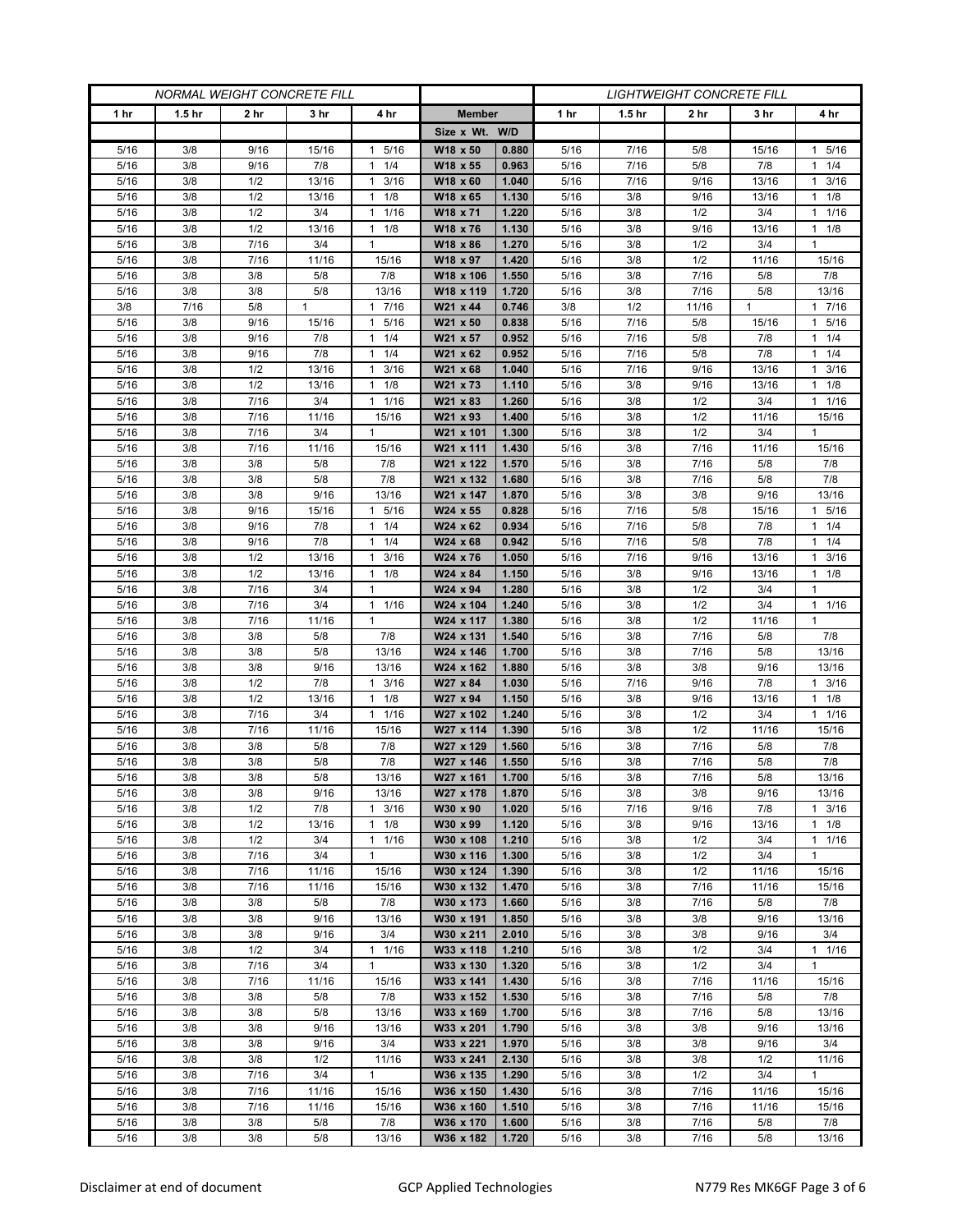| <b>NORMAL WEIGHT CONCRETE FILL</b> |                   |                |                                      |                                   | <b>LIGHTWEIGHT CONCRETE FILL</b> |                |              |                   |                |                         |                              |
|------------------------------------|-------------------|----------------|--------------------------------------|-----------------------------------|----------------------------------|----------------|--------------|-------------------|----------------|-------------------------|------------------------------|
| 1 <sub>hr</sub>                    | 1.5 <sub>hr</sub> | 2 hr           | 3 hr                                 | 4 hr                              | <b>Member</b>                    |                | 1 hr         | 1.5 <sub>hr</sub> | 2 hr           | 3 hr                    | 4 hr                         |
|                                    |                   |                |                                      |                                   | Size x Wt. W/D                   |                |              |                   |                |                         |                              |
| 5/16                               | 3/8               | 3/8            | 9/16                                 | 13/16                             | W36 x 194                        | 1.810          | 5/16         | 3/8               | 3/8            | 9/16                    | 13/16                        |
| 5/16                               | 3/8               | 3/8            | 9/16                                 | 3/4                               | W36 x 210                        | 1.960          | 5/16         | 3/8               | 3/8            | 9/16                    | 3/4                          |
| 5/16                               | 3/8               | 3/8            | 9/16                                 | 3/4                               | W36 x 230                        | 1.950          | 5/16         | 3/8               | 3/8            | 9/16                    | 3/4                          |
| 5/16                               | 3/8               | 3/8            | 1/2                                  | 3/4                               | W36 x 245                        | 2.080          | 5/16         | 3/8               | 3/8            | 1/2                     | 3/4                          |
| 5/16                               | 3/8               | 3/8            | 1/2                                  | 11/16                             | W36 x 256                        | 2.370          | 5/16         | 3/8               | 3/8            | 1/2                     | 11/16                        |
| 5/16                               | 3/8               | 3/8            | 1/2                                  | 11/16                             | W36 x 260                        | 2.180          | 5/16         | 3/8               | 3/8            | 1/2                     | 11/16                        |
| 5/16                               | 3/8               | 3/8            | 1/2                                  | 11/16                             | W36 x 280                        | 2.350          | 5/16         | 3/8               | 3/8            | 1/2                     | 11/16                        |
| 5/16                               | 3/8               | 3/8            | 7/16                                 | 5/8                               | W36 x 300                        | 2.500          | 5/16         | 3/8               | 3/8            | 7/16                    | 5/8                          |
| 1/2                                | 9/16              | 7/8            | 3/8<br>1                             | 1 15/16                           | Other                            | 0.370          | 1/2          | 11/16             | 15/16          | 3/8<br>1                | 1 15/16                      |
| 1/2                                | 9/16              | 7/8            | 3/8<br>1                             | 1 15/16                           | Other                            | 0.380          | 1/2          | 11/16             | 15/16          | 3/8<br>1                | 1 15/16                      |
| 1/2<br>1/2                         | 9/16<br>9/16      | 13/16<br>13/16 | 3/8<br>-1<br>3/8<br>1                | 1 15/16<br>7/8<br>1               | Other<br>Other                   | 0.390<br>0.400 | 1/2<br>1/2   | 11/16<br>5/8      | 15/16<br>15/16 | 3/8<br>1<br>3/8         | 1 15/16<br>17/8              |
| 1/2                                | 9/16              | 13/16          | 3/8<br>1                             | 7/8<br>1                          | Other                            | 0.410          | 1/2          | 5/8               | 15/16          | 3/8<br>1                | 17/8                         |
| 7/16                               | 9/16              | 13/16          | 5/16<br>1                            | 7/8<br>$\mathbf{1}$               | Other                            | 0.420          | 7/16         | 5/8               | 7/8            | 5/16<br>1               | 17/8                         |
| 7/16                               | 9/16              | 13/16          | 5/16<br>1                            | 1 13/16                           | Other                            | 0.430          | 7/16         | 5/8               | 7/8            | 5/16                    | 1 13/16                      |
| 7/16                               | 9/16              | 13/16          | 5/16<br>1                            | 1 13/16                           | Other                            | 0.440          | 7/16         | 5/8               | 7/8            | 5/16<br>1               | 1 13/16                      |
| 7/16                               | 9/16              | 13/16          | 5/16<br>$\mathbf{1}$                 | 1 13/16                           | Other                            | 0.450          | 7/16         | 5/8               | 7/8            | 5/16<br>1               | 1 13/16                      |
| 7/16                               | 9/16              | 13/16          | 1 5/16                               | 1 13/16                           | Other                            | 0.460          | 7/16         | 5/8               | 7/8            | 5/16<br>$\mathbf{1}$    | 1 13/16                      |
| 7/16                               | 1/2               | 3/4            | $1 \t1/4$                            | 3/4<br>1                          | Other                            | 0.470          | 7/16         | 5/8               | 7/8            | 1/4<br>1.               | $1 \t3/4$                    |
| 7/16                               | 1/2               | 3/4            | 1/4<br>1                             | 3/4<br>$\mathbf{1}$               | Other                            | 0.480          | 7/16         | 5/8               | 7/8            | 1/4<br>1                | 3/4<br>$\mathbf{1}$          |
| 7/16                               | 1/2               | 3/4            | $1 \t1/4$                            | 3/4<br>$\mathbf{1}$               | Other                            | 0.490          | 7/16         | 5/8               | 7/8            | 1/4<br>1                | $1 \t3/4$                    |
| 7/16                               | 1/2               | 3/4            | $1 \t1/4$                            | 3/4<br>1                          | Other                            | 0.500          | 7/16         | 5/8               | 13/16          | $1 \t1/4$               | $1 \t3/4$                    |
| 7/16                               | 1/2               | 3/4            | 1/4<br>1                             | 1 11/16                           | Other                            | 0.510          | 7/16         | 9/16              | 13/16          | 1/4                     | 1 11/16                      |
| 7/16                               | 1/2               | 3/4            | 1/4<br>$\mathbf{1}$                  | 1 11/16                           | Other                            | 0.520          | 7/16         | 9/16              | 13/16          | 1/4<br>1                | 1 11/16                      |
| 7/16                               | 1/2               | 3/4            | 3/16<br>$\mathbf{1}$                 | 1 11/16                           | Other                            | 0.530          | 7/16         | 9/16              | 13/16          | 3/16<br>1               | 1 1 1 / 16                   |
| 7/16                               | 1/2               | 3/4            | 3/16<br>1                            | 1 11/16                           | Other                            | 0.540          | 7/16         | 9/16              | 13/16          | 3/16                    | 1 1 1 / 16                   |
| 7/16                               | 1/2               | 3/4            | 3/16<br>$\mathbf{1}$<br>$\mathbf{1}$ | 5/8<br>$\mathbf{1}$               | Other                            | 0.550          | 7/16         | 9/16              | 13/16          | 3/16<br>1               | 1 5/8                        |
| 7/16<br>7/16                       | 1/2<br>1/2        | 3/4<br>11/16   | 3/16<br>3/16<br>-1                   | 5/8<br>1<br>5/8<br>1              | Other<br>Other                   | 0.560<br>0.570 | 7/16<br>7/16 | 9/16<br>9/16      | 13/16<br>13/16 | 3/16<br>1.<br>3/16<br>1 | 1 5/8<br>5/8<br>$\mathbf{1}$ |
| 7/16                               | 1/2               | 11/16          | 3/16<br>1                            | 5/8<br>$\mathbf{1}$               | Other                            | 0.580          | 7/16         | 9/16              | 13/16          | 3/16<br>1               | 1 5/8                        |
| 3/8                                | 1/2               | 11/16          | $1 \t1/8$                            | 5/8<br>$\mathbf{1}$               | Other                            | 0.590          | 3/8          | 9/16              | 3/4            | 1/8<br>1.               | 1 5/8                        |
| 3/8                                | 1/2               | 11/16          | 1/8<br>$\mathbf{1}$                  | 9/16<br>1                         | Other                            | 0.600          | 3/8          | 9/16              | 3/4            | 1/8<br>1                | 1 9/16                       |
| 3/8                                | 1/2               | 11/16          | 1/8<br>$\mathbf{1}$                  | 9/16<br>$\mathbf{1}$              | Other                            | 0.610          | 3/8          | 9/16              | 3/4            | 1/8<br>1                | 1 9/16                       |
| 3/8                                | 7/16              | 11/16          | 1/8<br>$\mathbf{1}$                  | 9/16<br>$\mathbf{1}$              | <b>Other</b>                     | 0.620          | 3/8          | 9/16              | 3/4            | 1/8<br>1                | 9/16<br>$\mathbf{1}$         |
| 3/8                                | 7/16              | 11/16          | 1/8<br>$\mathbf{1}$                  | 9/16<br>$\mathbf{1}$              | Other                            | 0.630          | 3/8          | 9/16              | 3/4            | 1/8<br>1                | 1 9/16                       |
| 3/8                                | 7/16              | 11/16          | 1/8<br>$\mathbf{1}$                  | 9/16<br>$\mathbf{1}$              | Other                            | 0.640          | 3/8          | 9/16              | 3/4            | 1/8<br>1                | 1 9/16                       |
| 3/8                                | 7/16              | 11/16          | 1/8<br>$\mathbf{1}$                  | 1/2<br>$\mathbf{1}$               | Other                            | 0.650          | 3/8          | 1/2               | 3/4            | 1/8                     | $1 \t1/2$                    |
| 3/8                                | 7/16              | 11/16          | 1/16<br>1                            | 1/2<br>$\mathbf{1}$               | Other                            | 0.660          | 3/8          | 1/2               | 3/4            | 1/16<br>1               | 1/2<br>1                     |
| 3/8                                | 7/16              | 11/16          | 1/16<br>$\mathbf{1}$                 | 1/2<br>$\mathbf{1}$               | Other                            | 0.670          | 3/8          | 1/2               | 3/4            | 1/16<br>1               | $1 \t1/2$                    |
| 3/8                                | 7/16              | 5/8            | $\mathbf{1}$<br>1/16                 | 1/2<br>$\mathbf{1}$               | Other                            | 0.680          | 3/8          | 1/2               | 3/4            | 1/16                    | $1 \t1/2$                    |
| 3/8                                | 7/16              | 5/8            | 1/16<br>$\mathbf{1}$                 | 1/2<br>$\mathbf{1}$               | Other                            | 0.690          | 3/8          | 1/2               | 11/16          | 1/16<br>$\mathbf{1}$    | $1 \t1/2$                    |
| 3/8                                | 7/16              | 5/8            | $1 \t1/16$                           | 17/16                             | Other                            | 0.700          | 3/8          | 1/2               | 11/16          | 1 1/16                  | 17/16                        |
| 3/8<br>3/8                         | 7/16<br>7/16      | 5/8<br>5/8     | 11/16<br>11/16                       | 7/16<br>$\mathbf{1}$<br>7/16<br>1 | Other<br>Other                   | 0.710<br>0.720 | 3/8<br>3/8   | 1/2<br>1/2        | 11/16<br>11/16 | $1 \t1/16$<br>1/16<br>1 | 17/16<br>17/16               |
| 3/8                                | 7/16              | 5/8            | 1/16<br>$\mathbf{1}$                 | 7/16<br>$\mathbf{1}$              | Other                            | 0.730          | 3/8          | 1/2               | 11/16          | 1/16<br>1               | 17/16                        |
| 3/8                                | 7/16              | 5/8            | $\mathbf{1}$                         | 7/16<br>$\mathbf{1}$              | Other                            | 0.740          | 3/8          | 1/2               | 11/16          | $\mathbf{1}$            | 17/16                        |
| 3/8                                | 7/16              | 5/8            | 1                                    | 7/16<br>1                         | Other                            | 0.750          | 3/8          | 1/2               | 11/16          | $\mathbf{1}$            | 17/16                        |
| 3/8                                | 7/16              | 5/8            | $\mathbf{1}$                         | 3/8<br>$\mathbf{1}$               | Other                            | 0.760          | 3/8          | 1/2               | 11/16          | 1                       | $1 \t3/8$                    |
| 3/8                                | $7/16$            | 5/8            | $\mathbf{1}$                         | 3/8<br>$\mathbf{1}$               | Other                            | 0.770          | 3/8          | 1/2               | 11/16          | $\mathbf{1}$            | $1 \t3/8$                    |
| 3/8                                | 7/16              | 5/8            | 1                                    | 3/8<br>1                          | Other                            | 0.780          | 3/8          | 1/2               | 11/16          | 1                       | $1 \t3/8$                    |
| 3/8                                | 7/16              | 5/8            | $\mathbf{1}$                         | 3/8<br>$\mathbf{1}$               | Other                            | 0.790          | 3/8          | 1/2               | 11/16          | $\mathbf{1}$            | 3/8<br>$\mathbf{1}$          |
| 3/8                                | 7/16              | 5/8            | $\mathbf{1}$                         | 3/8<br>$\mathbf{1}$               | Other                            | 0.800          | 3/8          | 1/2               | 11/16          | $\mathbf{1}$            | $1 \t3/8$                    |
| 3/8                                | 7/16              | 5/8            | $\mathbf{1}$                         | 3/8<br>$\mathbf{1}$               | Other                            | 0.810          | 3/8          | 1/2               | 11/16          | $\mathbf{1}$            | $1 \t3/8$                    |
| 5/16                               | 3/8               | 9/16           | 15/16                                | 5/16<br>1                         | Other                            | 0.820          | 5/16         | 7/16              | 5/8            | 15/16                   | 5/16<br>$\mathbf{1}$         |
| 5/16                               | 3/8               | 9/16           | 15/16                                | 5/16<br>$\mathbf{1}$              | Other                            | 0.830          | 5/16         | 7/16              | $5/8$          | 15/16                   | 5/16<br>$\mathbf{1}$         |
| 5/16                               | 3/8               | 9/16           | 15/16                                | 5/16<br>$\mathbf{1}$              | Other                            | 0.840          | 5/16         | 7/16              | 5/8            | 15/16                   | 1 5/16                       |
| 5/16                               | 3/8               | 9/16           | 15/16                                | 5/16<br>$\mathbf{1}$              | Other                            | 0.850          | 5/16         | 7/16              | 5/8            | 15/16                   | 1 5/16                       |
| 5/16<br>5/16                       | 3/8<br>3/8        | 9/16<br>9/16   | 15/16<br>15/16                       | 5/16<br>1<br>5/16<br>$\mathbf{1}$ | Other<br>Other                   | 0.860<br>0.870 | 5/16<br>5/16 | 7/16<br>7/16      | 5/8<br>5/8     | 15/16<br>15/16          | 1 5/16<br>1 5/16             |
| 5/16                               | 3/8               | 9/16           | 15/16                                | 5/16<br>$\mathbf{1}$              | Other                            | 0.880          | $5/16$       | 7/16              | 5/8            | 15/16                   | 1 5/16                       |
| 5/16                               | 3/8               | 9/16           | 15/16                                | 1/4<br>$\mathbf{1}$               | Other                            | 0.890          | 5/16         | 7/16              | 5/8            | 15/16                   | 11/4                         |
| 5/16                               | 3/8               | 9/16           | 15/16                                | 1<br>1/4                          | Other                            | 0.900          | 5/16         | 7/16              | 5/8            | 15/16                   | $1 \t1/4$                    |
| 5/16                               | 3/8               | 9/16           | 15/16                                | 1/4<br>1                          | Other                            | 0.910          | 5/16         | 7/16              | 5/8            | 15/16                   | $1 \t1/4$                    |
| 5/16                               | 3/8               | 9/16           | 15/16                                | 1/4<br>$\mathbf{1}$               | Other                            | 0.920          | 5/16         | 7/16              | 5/8            | 15/16                   | 11/4                         |
|                                    |                   |                |                                      |                                   |                                  |                |              |                   |                |                         |                              |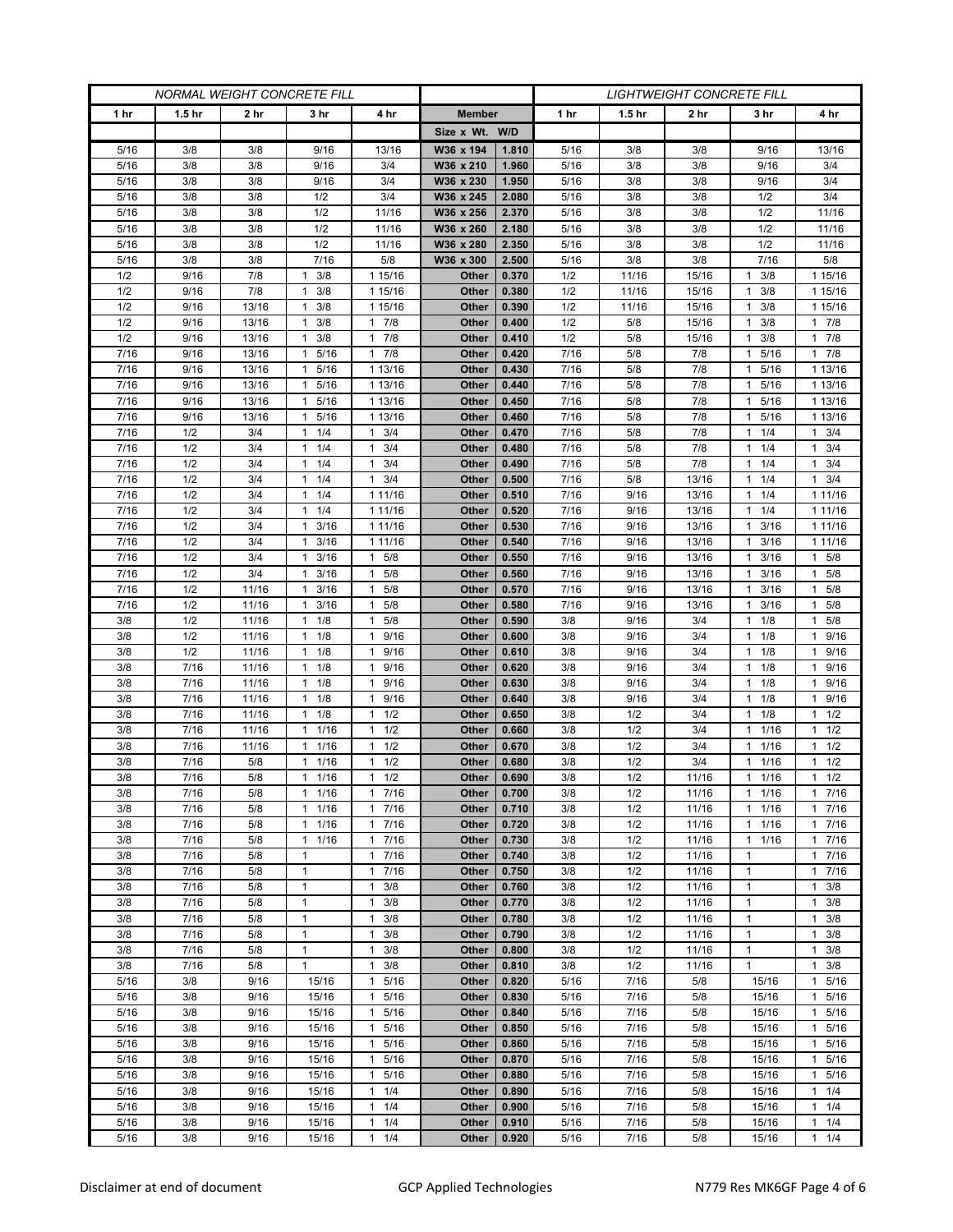| <b>NORMAL WEIGHT CONCRETE FILL</b> |                   |              | <i>LIGHTWEIGHT CONCRETE FILL</i> |                                   |                |                |              |                   |              |                |                         |
|------------------------------------|-------------------|--------------|----------------------------------|-----------------------------------|----------------|----------------|--------------|-------------------|--------------|----------------|-------------------------|
| 1 <sub>hr</sub>                    | 1.5 <sub>hr</sub> | 2 hr         | 3 hr                             | 4 hr                              | <b>Member</b>  |                | 1 hr         | 1.5 <sub>hr</sub> | 2 hr         | 3 hr           | 4 hr                    |
|                                    |                   |              |                                  |                                   | Size x Wt. W/D |                |              |                   |              |                |                         |
| 5/16                               | 3/8               | 9/16         | 7/8                              | 1/4<br>$\mathbf{1}$               | Other          | 0.930          | 5/16         | 7/16              | 5/8          | 7/8            | $1 \t1/4$               |
| 5/16                               | 3/8               | 9/16         | 7/8                              | 1/4<br>$\mathbf{1}$               | Other          | 0.940          | 5/16         | 7/16              | 5/8          | 7/8            | 11/4                    |
| 5/16                               | 3/8               | 9/16         | 7/8                              | 1/4<br>$\mathbf{1}$               | Other          | 0.950          | 5/16         | 7/16              | 5/8          | 7/8            | $1 \t1/4$               |
| 5/16                               | 3/8               | 9/16         | 7/8                              | 1/4<br>$\mathbf{1}$               | Other          | 0.960          | 5/16         | 7/16              | 5/8          | 7/8            | $1 \t1/4$               |
| 5/16                               | 3/8               | 9/16         | 7/8                              | 3/16<br>$\mathbf{1}$              | Other          | 0.970          | 5/16         | 7/16              | 5/8          | 7/8            | $1 \t3/16$              |
| 5/16                               | 3/8               | 9/16         | 7/8                              | 3/16<br>$\mathbf{1}$              | Other          | 0.980          | 5/16         | 7/16              | 9/16         | 7/8            | 3/16<br>$\mathbf{1}$    |
| 5/16                               | 3/8               | 9/16         | 7/8                              | 3/16<br>$\mathbf{1}$              | Other          | 0.990          | 5/16         | 7/16              | 9/16         | 7/8            | 3/16<br>1.              |
| 5/16                               | 3/8               | 1/2          | 7/8                              | 3/16<br>1                         | Other          | 1.000          | 5/16         | 7/16              | 9/16         | 7/8            | 3/16<br>$\mathbf{1}$    |
| 5/16                               | 3/8               | 1/2          | 7/8                              | 3/16<br>1                         | Other          | 1.010          | 5/16         | 7/16              | 9/16         | 7/8            | 3/16<br>$\mathbf{1}$    |
| 5/16                               | 3/8               | 1/2          | 7/8                              | 3/16<br>1                         | Other          | 1.020          | 5/16         | 7/16              | 9/16         | 7/8            | 3/16<br>1               |
| 5/16<br>5/16                       | 3/8<br>3/8        | 1/2<br>1/2   | 7/8<br>13/16                     | 3/16<br>1<br>3/16<br>1            | Other<br>Other | 1.030<br>1.040 | 5/16<br>5/16 | 7/16<br>7/16      | 9/16<br>9/16 | 7/8<br>13/16   | $1 \t3/16$<br>3/16<br>1 |
| 5/16                               | 3/8               | 1/2          | 13/16                            | 3/16<br>1                         | Other          | 1.050          | 5/16         | 7/16              | 9/16         | 13/16          | 3/16<br>1               |
| 5/16                               | 3/8               | 1/2          | 13/16                            | 1/8<br>$\mathbf{1}$               | Other          | 1.060          | 5/16         | 3/8               | 9/16         | 13/16          | $1 \t1/8$               |
| 5/16                               | 3/8               | 1/2          | 13/16                            | 1/8<br>1                          | Other          | 1.070          | 5/16         | 3/8               | 9/16         | 13/16          | $1 \t1/8$               |
| 5/16                               | 3/8               | 1/2          | 13/16                            | 1/8<br>$\mathbf{1}$               | Other          | 1.080          | 5/16         | 3/8               | 9/16         | 13/16          | $1 \t1/8$               |
| 5/16                               | 3/8               | 1/2          | 13/16                            | 1/8<br>$\mathbf{1}$               | Other          | 1.090          | 5/16         | 3/8               | 9/16         | 13/16          | $1 \t1/8$               |
| 5/16                               | 3/8               | 1/2          | 13/16                            | 1/8<br>$\mathbf{1}$               | Other          | 1.100          | 5/16         | 3/8               | 9/16         | 13/16          | $1 \t1/8$               |
| 5/16                               | 3/8               | 1/2          | 13/16                            | 1/8<br>1                          | Other          | 1.110          | 5/16         | 3/8               | 9/16         | 13/16          | $1 \t1/8$               |
| 5/16                               | 3/8               | 1/2          | 13/16                            | 1/8<br>1                          | Other          | 1.120          | 5/16         | 3/8               | 9/16         | 13/16          | $1 \t1/8$               |
| 5/16                               | 3/8               | 1/2          | 13/16                            | 1/8<br>$\mathbf{1}$               | Other          | 1.130          | 5/16         | 3/8               | 9/16         | 13/16          | $1 \t1/8$               |
| 5/16                               | 3/8               | 1/2          | 13/16                            | 1/8<br>1                          | Other          | 1.140          | 5/16         | 3/8               | 9/16         | 13/16          | $1 \t1/8$               |
| 5/16                               | 3/8               | 1/2          | 13/16                            | 1/8<br>$\mathbf{1}$               | Other          | 1.150          | 5/16         | 3/8               | 9/16         | 13/16          | 1/8<br>$\mathbf{1}$     |
| 5/16                               | 3/8               | 1/2          | 13/16                            | 1/16<br>$\mathbf{1}$              | Other          | 1.160          | 5/16         | 3/8               | 9/16         | 13/16          | 11/16                   |
| 5/16                               | 3/8               | 1/2          | 13/16                            | 1/16<br>1                         | Other          | 1.170          | 5/16         | 3/8               | 9/16         | 13/16          | $1 \t1/16$              |
| 5/16                               | 3/8               | 1/2          | 3/4                              | 1/16<br>$\mathbf{1}$              | Other          | 1.180          | 5/16         | 3/8               | 1/2          | 3/4            | $1 \t1/16$              |
| 5/16                               | 3/8               | 1/2          | 3/4                              | 1/16<br>$\mathbf{1}$              | Other          | 1.190          | 5/16         | 3/8               | 1/2          | 3/4            | 11/16                   |
| 5/16                               | 3/8               | 1/2          | 3/4                              | 1/16<br>$\mathbf{1}$              | Other          | 1.200          | 5/16         | 3/8               | 1/2          | 3/4            | 11/16                   |
| 5/16                               | 3/8               | 1/2          | 3/4                              | 1/16<br>1                         | Other          | 1.210          | 5/16         | 3/8               | 1/2          | 3/4            | $1 \t1/16$              |
| 5/16                               | 3/8               | 1/2          | 3/4                              | $\mathbf{1}$<br>1/16              | Other          | 1.220          | 5/16         | 3/8               | 1/2          | 3/4            | 11/16                   |
| 5/16                               | 3/8<br>3/8        | 7/16         | 3/4                              | 1/16<br>$\mathbf{1}$<br>1/16<br>1 | Other          | 1.230          | 5/16         | 3/8               | 1/2<br>1/2   | 3/4            | 11/16                   |
| 5/16<br>5/16                       | 3/8               | 7/16<br>7/16 | 3/4<br>3/4                       | 1/16<br>1                         | Other<br>Other | 1.240<br>1.250 | 5/16<br>5/16 | 3/8<br>3/8        | 1/2          | 3/4<br>3/4     | $1 \t1/16$<br>11/16     |
| 5/16                               | 3/8               | 7/16         | 3/4                              | 1/16<br>1                         | Other          | 1.260          | 5/16         | 3/8               | 1/2          | 3/4            | 11/16                   |
| 5/16                               | 3/8               | 7/16         | 3/4                              | 1                                 | Other          | 1.270          | 5/16         | 3/8               | 1/2          | 3/4            | 1                       |
| 5/16                               | 3/8               | 7/16         | 3/4                              | 1                                 | Other          | 1.280          | 5/16         | 3/8               | 1/2          | 3/4            | 1                       |
| 5/16                               | 3/8               | 7/16         | 3/4                              | 1                                 | Other          | 1.290          | 5/16         | 3/8               | 1/2          | 3/4            | $\mathbf{1}$            |
| 5/16                               | 3/8               | 7/16         | 3/4                              | 1                                 | Other          | 1.300          | 5/16         | 3/8               | 1/2          | 3/4            | 1                       |
| 5/16                               | 3/8               | 7/16         | 3/4                              | $\mathbf{1}$                      | Other          | 1.310          | 5/16         | 3/8               | 1/2          | 3/4            | 1                       |
| 5/16                               | 3/8               | 7/16         | 3/4                              | 1                                 | Other          | 1.320          | 5/16         | 3/8               | 1/2          | 3/4            | $\mathbf{1}$            |
| 5/16                               | 3/8               | $7/16$       | 3/4                              | $\mathbf{1}$                      | Other          | 1.330          | 5/16         | 3/8               | 1/2          | 3/4            | $\mathbf{1}$            |
| 5/16                               | 3/8               | 7/16         | 11/16                            | 1                                 | Other          | 1.340          | 5/16         | 3/8               | 1/2          | 11/16          | $\mathbf{1}$            |
| 5/16                               | 3/8               | 7/16         | 11/16                            | 1                                 | Other          | 1.350          | 5/16         | 3/8               | 1/2          | 11/16          | $\mathbf{1}$            |
| 5/16                               | 3/8               | 7/16         | 11/16                            | 1                                 | Other          | 1.360          | 5/16         | 3/8               | 1/2          | 11/16          | 1                       |
| 5/16                               | 3/8               | 7/16         | 11/16                            | $\mathbf{1}$                      | Other          | 1.370          | 5/16         | 3/8               | 1/2          | 11/16          | $\mathbf{1}$            |
| 5/16                               | 3/8               | 7/16         | 11/16                            | $\mathbf{1}$                      | Other          | 1.380          | 5/16         | 3/8               | 1/2          | 11/16          | $\mathbf{1}$            |
| 5/16                               | 3/8               | 7/16         | 11/16                            | 15/16                             | Other          | 1.390          | 5/16         | 3/8               | 1/2          | 11/16          | 15/16                   |
| 5/16                               | 3/8               | 7/16         | 11/16                            | 15/16                             | Other          | 1.400<br>1.410 | 5/16         | 3/8<br>3/8        | 1/2<br>1/2   | 11/16          | 15/16                   |
| 5/16<br>5/16                       | 3/8<br>3/8        | 7/16<br>7/16 | 11/16<br>11/16                   | 15/16<br>15/16                    | Other<br>Other | 1.420          | 5/16<br>5/16 | 3/8               | 1/2          | 11/16<br>11/16 | 15/16<br>15/16          |
| 5/16                               | 3/8               | 7/16         | 11/16                            | 15/16                             | Other          | 1.430          | 5/16         | 3/8               | 7/16         | 11/16          | 15/16                   |
| 5/16                               | 3/8               | 7/16         | 11/16                            | 15/16                             | Other          | 1.440          | 5/16         | 3/8               | 7/16         | 11/16          | 15/16                   |
| 5/16                               | 3/8               | 7/16         | 11/16                            | 15/16                             | Other          | 1.450          | 5/16         | 3/8               | 7/16         | 11/16          | 15/16                   |
| 5/16                               | 3/8               | 7/16         | 11/16                            | 15/16                             | Other          | 1.460          | 5/16         | 3/8               | 7/16         | 11/16          | 15/16                   |
| 5/16                               | 3/8               | 7/16         | 11/16                            | 15/16                             | Other          | 1.470          | 5/16         | 3/8               | 7/16         | 11/16          | 15/16                   |
| 5/16                               | 3/8               | 7/16         | 11/16                            | 15/16                             | Other          | 1.480          | 5/16         | 3/8               | 7/16         | 11/16          | 15/16                   |
| 5/16                               | 3/8               | 7/16         | 11/16                            | 15/16                             | Other          | 1.490          | 5/16         | 3/8               | 7/16         | 11/16          | 15/16                   |
| 5/16                               | 3/8               | 7/16         | 11/16                            | 15/16                             | Other          | 1.500          | 5/16         | 3/8               | 7/16         | 11/16          | 15/16                   |
| 5/16                               | 3/8               | 7/16         | 11/16                            | 15/16                             | Other          | 1.510          | 5/16         | 3/8               | 7/16         | 11/16          | 15/16                   |
| 5/16                               | 3/8               | 7/16         | 11/16                            | 15/16                             | Other          | 1.520          | 5/16         | 3/8               | 7/16         | 11/16          | 15/16                   |
| 5/16                               | 3/8               | 3/8          | 5/8                              | 7/8                               | Other          | 1.530          | 5/16         | 3/8               | 7/16         | 5/8            | 7/8                     |
| 5/16                               | 3/8               | 3/8          | 5/8                              | 7/8                               | Other          | 1.540          | 5/16         | 3/8               | 7/16         | 5/8            | 7/8                     |
| 5/16                               | 3/8               | 3/8          | 5/8                              | 7/8                               | Other          | 1.550          | 5/16         | 3/8               | 7/16         | 5/8            | 7/8                     |
| 5/16                               | 3/8               | 3/8          | 5/8                              | 7/8                               | Other          | 1.560          | 5/16         | 3/8               | 7/16         | 5/8            | 7/8                     |